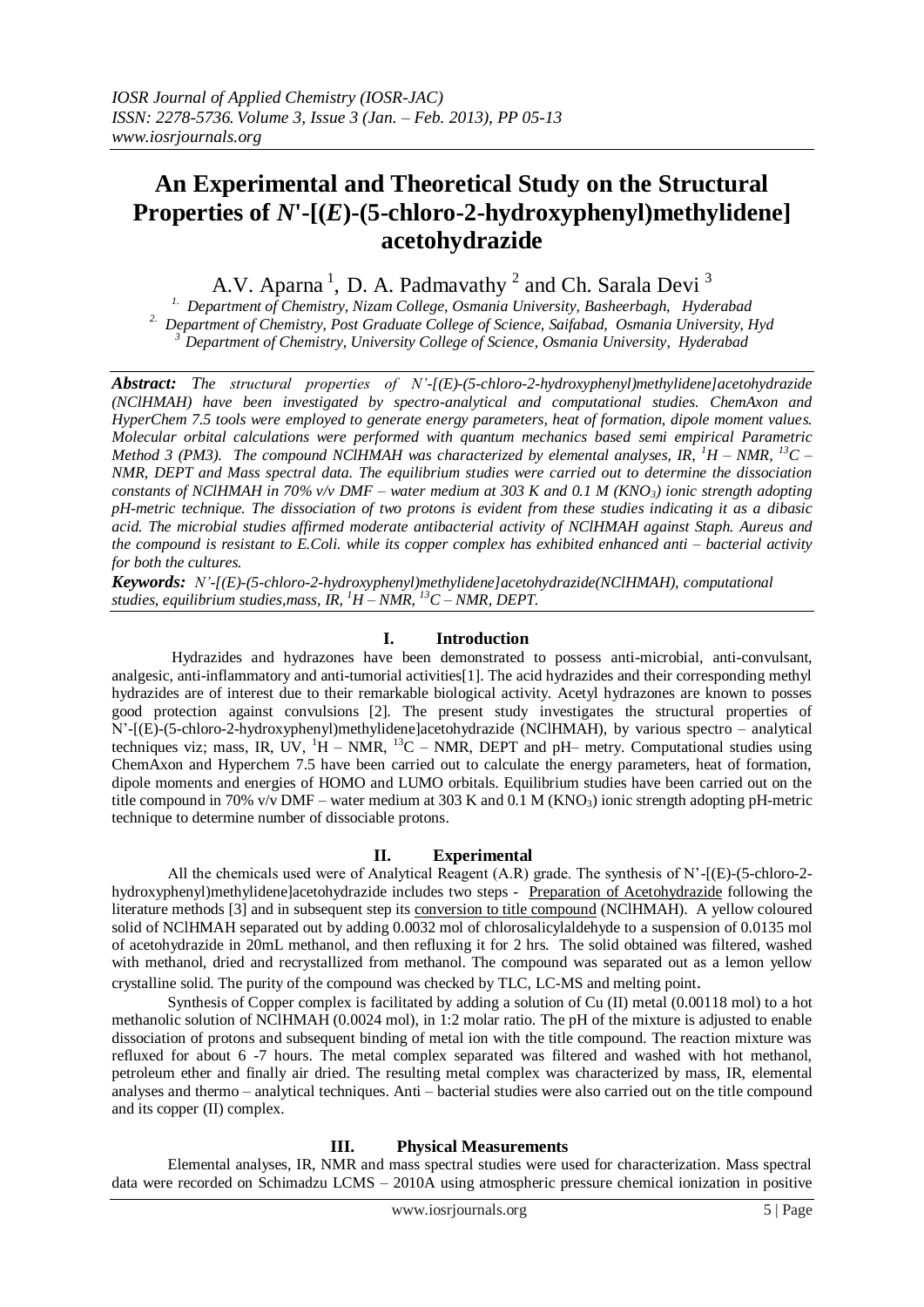mode. IR spectra (KBr) were recorded on a JASCO FT/IR – 5300 and the CHN elemental data were recorded on FLASH EA 1112 Series Thermofinnigan. <sup>1</sup>H and <sup>13</sup>C NMR spectra were recorded on ACF 200, BRUKER, WestGermany SUPER CONDUCTIVITY MAGNET. The equilibrium studies were carried out on a digital Digisun 707 pH-meter with an assembly of combined glass electrode maintaining the temperature constant. The dissociation constant of the ligand under study was calculated using Irving – Rossotti titration technique.

### **IV. Computational Studies**

The computational studies were carried out by using Chemaxon[4] and HyperChem 7.5 [5] software. The energies of various conformers, heats of formation, energies, dipole moments, eigen values of HOMO & LUMO and QSAR properties are computed from these studies.

### **V. Results & Discussion**

## **5.1 Spectral Characterization of the hydrazone**

#### *5.1.1 Mass spectral data*

The LC chromatogram of N'-[(E)-(5-chloro-2hydroxyphenyl)methylidene]acetohydrazide showed a single peak at 0.657 mins (positive mode) (Fig 1).



Figure 1 LC Chromatogram of NClHMAH

The mass spectral data of NClHMAH, under positive ionization conditions recorded peaks at m/z 213 and 215, which correspond to  $[M + 1]^+$  and  $[M + 2]^+$  ions respectively. A base peak observed at m/z 235 and a peak at m/z 237 were ascribable to sodium adduct ions  $[M + 23]^+$  and  $[M + 23^+2]^+$  (Fig 2).



#### *5.1.2 IR spectral data*

The IR spectrum of NClHMAH (Fig 3) showed bands at 3836, 3194, 3082, 2964, 2945, 2904 cm-1 attributable to  $v_{\text{O-H}}$ ,  $v_{\text{C-H(aliphatic)}}$  and  $v_{\text{C-H(aromatic)}}$ . A strong peak at 1664 cm<sup>-1</sup> corresponds to the carbonyl group of CONH. The  $v_{\text{C-H}}$  azomethine band is observed at 2886 cm<sup>-1</sup> and  $v_{\text{C-N}}$  band at 1627 cm<sup>-1</sup>. Peaks at 1479 and 1396 cm<sup>-1</sup> are characteristic of the methyl group bending modes and a strong band at 815 cm<sup>-1</sup> indicates the presence of para – substituted aromatic ring.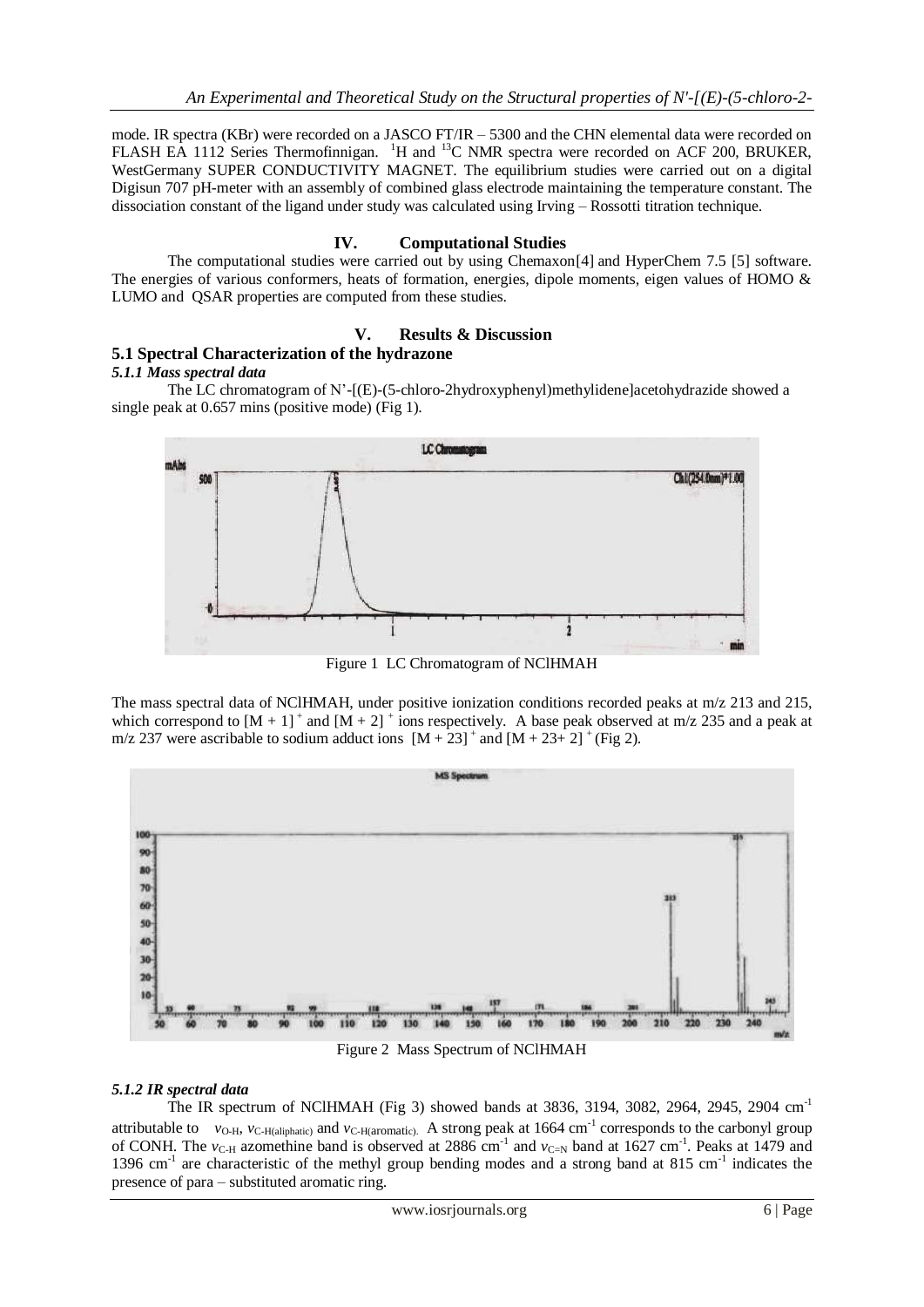A comparison between the experimental values and the theoretical values obtained by semi - empirical PM3 method using HyperChem 7.5 affirmed good agreement **(TABLE -1)**.

| Table 1: Comparison of the IR spectral data obtained experimentally and by using semi – empirical PM3 |
|-------------------------------------------------------------------------------------------------------|
| method                                                                                                |

| <b>Methods</b>       | $v_{O-H}$<br>$\mathbf{cm}^{-1}$ | $v_{\text{C-H(CH3)}}$<br>$\mathbf{cm}$ | $V_{\text{C-H}(\text{aromatic})}$<br>cm | $V_{\text{C-H(azomethine)}}$<br>cm | $v_{\rm CONH}$<br>$\mathbf{cm}^-$ | $v_{C=N}$<br>$\mathbf{cm}$ |
|----------------------|---------------------------------|----------------------------------------|-----------------------------------------|------------------------------------|-----------------------------------|----------------------------|
| <b>Experimental</b>  | 3836                            | 3194.<br>3082                          | 2964, 2945,<br>2904                     | 2866                               | 1664                              | 1620                       |
| <b>Computational</b> | 3883                            | 3178.<br>3082                          | 3068, 3051,<br>3032                     | 2960                               | 1938                              | 1627                       |



Figure 3 IR spectrum of NClHMAH

#### *5.1.3 NMR*

The <sup>1</sup>H - NMR spectrum of NClHMAH in CDCl<sub>3</sub> + DMSO – d<sub>6</sub> recorded signals at  $\delta$  1.94, 2.13, 2.51 (CH<sub>3</sub>),  $δ 6.74 - 8.08$  (m, aromatic CH),  $δ 8.56$  (s, azomethine),  $δ 10.90-11.22$  for OH and  $δ10.35$  for NH. The OH and NH peaks are readily identified by recording  $D_2O$  exchange spectrum (Fig 4). The split in CH<sub>3</sub> signal and presence of more number of signals than expected indicates the existence of conformers of NClHMAH.

The quantum mechanical calculations for NClHMAH showed NMR signals at  $\delta$  2.52 for CH<sub>3</sub>,  $\delta$  6.76  $-7.21$  for aromatic protons, δ 12.97 and 13.27 for OH and NH respectively. Thus, the <sup>1</sup>H – NMR spectral data of the ligand obtained experimentally was comparable with the data obtained by semi – empirical PM3 method.



Figure  $4^{-1}H - NMR$  and  $D_2O$  Exchange Spectrum of NClHMAH

The <sup>13</sup>C – NMR spectrum (Fig 5) in CDCl<sub>3</sub> + DMSO –  $d_6$  mixture also showed a complex spectrum with more number of peaks than expected (20.27, 21.26, 117.82, 118.10, 119.29, 128.42, 129.07, 130.47, 143.37, 146.50, 155.69, 156.55, 165.93 ppm). This indicates the existence of the compound as different conformational isomers.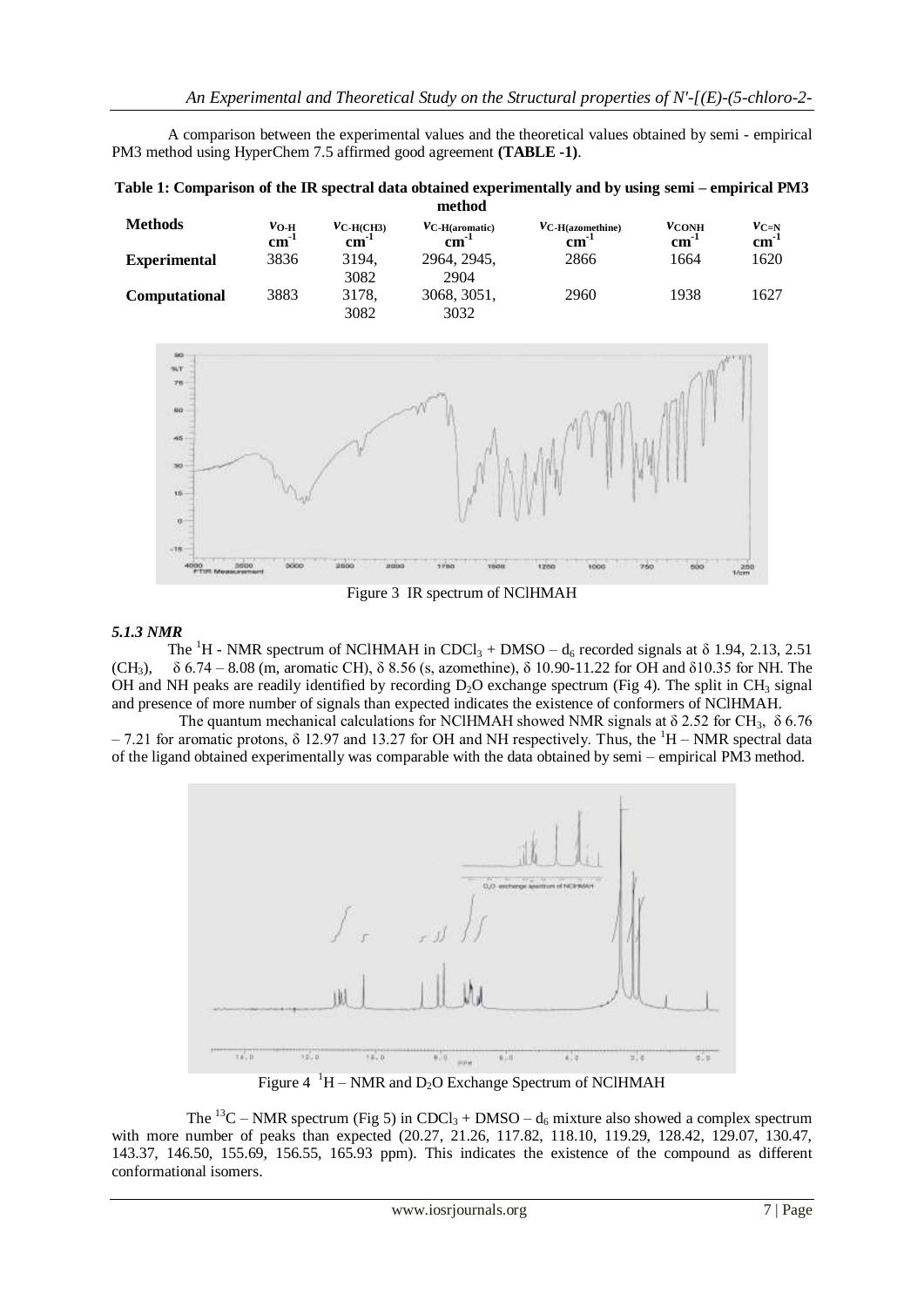#### *5.1.4 DEPT*

The Distortionless Enhancement by Polarization Technique (DEPT) technique determines the number of hydrogen atoms attached to carbon atoms. The DEPT 45 and 135 recorded CH and CH<sub>3</sub> signals and DEPT 90 recorded CH signals (Fig 5). DEPT 45 and 135 recorded 10 signals (two for  $CH_3$  at 20.33, 21.27 ppm and 8 for CH at 117.7, 118.05, 128.26, 129.00, 130.26, 130.45, 143.17 and 146.34 ppm ) instead of 5 signals where as DEPT 90 recorded 8 signals at 117.76, 118.04, 128.23, 128.99, 130.25, 130.44, 143.12, 146.31 ppm instead of 4 signals. The presence of more number of signals than expected indicates the existence of conformational isomerism in NClHMAH.



 Figure 5 <sup>13</sup>C – NMR Spectrum of NClHMAH

#### *5.1.5 Equilibrium Studies*

The proton – ligand constants ( $pK_a$ ) of the title compound have been evaluated by analysing the pH titration curves obtained using the Irving – Rossotti method [6]. The potentiometric titrations were carried out in 70% DMF - water medium at 303 K and 0.1 M (KNO<sub>3</sub>) ionic strength. The studies revealed that there are two dissociable protons in the ligand, one at 9.1 and the other at 11.0 (Fig 6). The lower  $pK_a$  value corresponds to dissociation of proton from hydroxyl group on the phenyl ring and the higher  $pK_a$  value corresponds to the dissociation of proton from the amide group. The NH proton dissociation either takes place from nitrogen itself or from oxygen via enol form. But earlier studies [7] have supported that dissociation via enol form through oxygen is easier as the proton acquires relatively more acidic character in enol form compared to keto form.

The molecule was built using ChemAxon software and the  $pK_a$  values were computed. The data obtained indicated the presence of two dissociable protons with  $pK_a$  values 8.16 for proton of hydroxyl group and 11.77 for proton of the amide group. Thus, the experimentally obtained values for the dissociation constants for NClHMAH were found to be in good agreement with the computed data. From the data obtained, it is evident that NClHMAH is a dibasic acid with two potential donor sites.

 The dissociation constant values of NClHMAH were found to be lowered when compared with values of N′-[(2-hydroxyphenyl) methylidene] acetohydrazide (NHMAH) [8] (10.9 and 13.2). This may be due to the presence of chloro group at para position to the hydroxyl group in NClHMAH, which being an electron withdrawing group might lead to dissociation of protons easily than from NHMAH.



Figure 6 pH titration curve of NClHMAH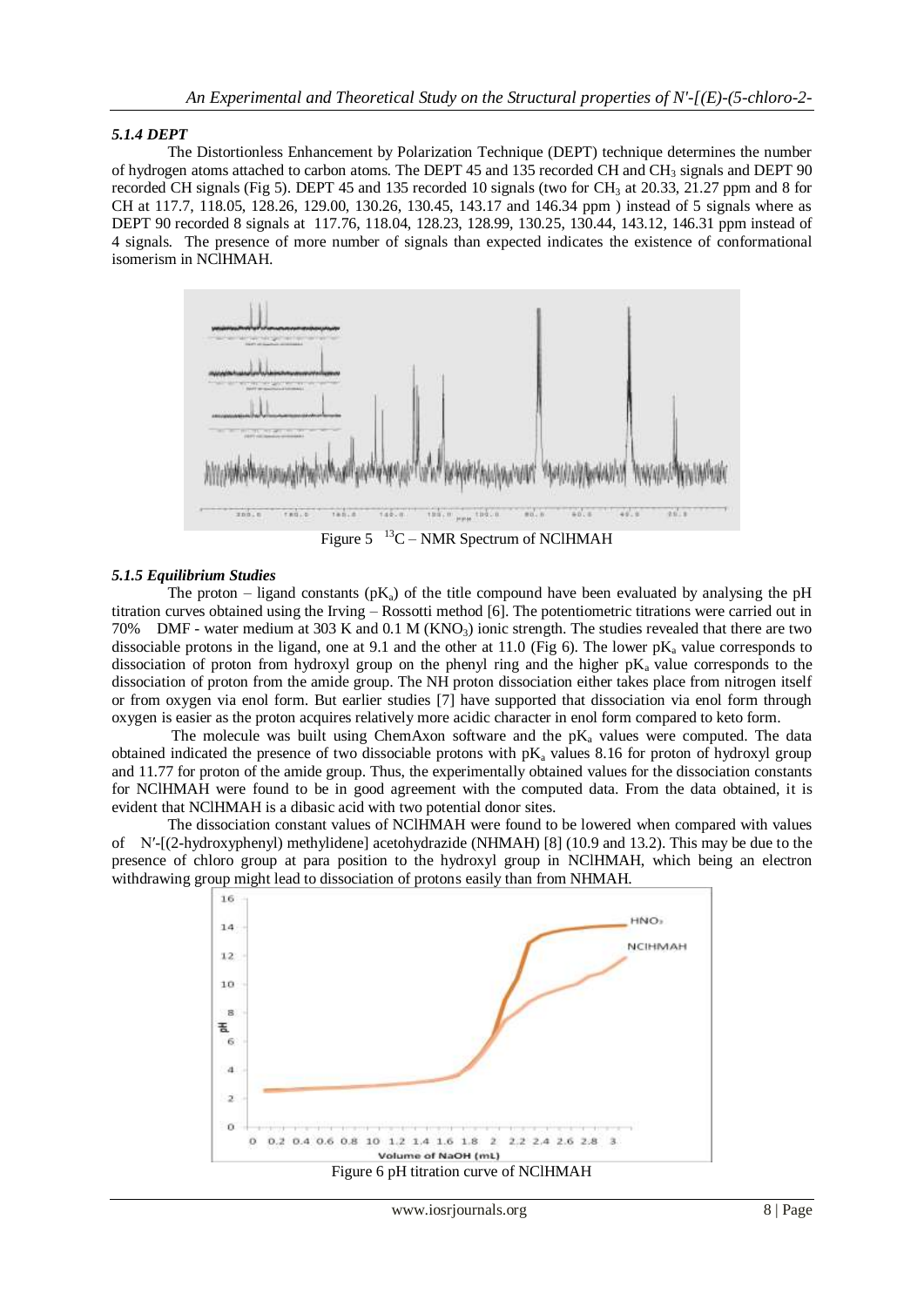#### *5.1.6 Computational Studies*

Computational studies on NClHMAH were computed using HyperChem and ChemAxon programmes. The molecule was built using HyperChem 7.5 software and geometry optimization was done. Molecular Orbital calculations were performed with Polak – Ribiere algorithm and Parametric Method 3 (PM3) semi – empirical function. The energy parameters, Heat of Formation, Dipole Moment for the optimized geometries were calculated. **(TABLE 2).**

| <b>Total Energy</b>       | - 56093.05859 kcal/mol |
|---------------------------|------------------------|
| <b>Binding Energy</b>     | -2410.877686 kcal/mol  |
| <b>Nuclear Energy</b>     | 236083.4531 kcal/mol   |
| <b>Electronic Energy</b>  | $-292176.5$ kcal/mol   |
| Heat of Formation $(H_f)$ | $-29.8416$ kcal/mol    |
| Dipole moment             | 5.211 Debye            |

| Table2: Energy parameters of NCIHMAH obtained by Semi-empirical PM3 Geometry |  |
|------------------------------------------------------------------------------|--|
| calculations                                                                 |  |

The electron density surfaces of Highest Occupied Molecular Orbitals (HOMO) (Fig 7a, 7b) and the Lowest Unoccupied Molecular Orbitals (LUMO) (Fig 8a, 8b), generated from the calculations are displayed below.



Figure 7 (a) Keto – HOMO (b) Keto - LUMO



Figure 8 (a) Enol – HOMO (b) Enol – LUMO





The energy of the Highest Occupied Molecular Orbital (HOMO) and the Lowest Unoccupied Molecular Orbital (LUMO) were calculated and the electron density surfaces of HOMO and LUMO of the keto and enol forms generated from the calculations for the neutral molecule in ground state have been displayed. The above figures suggest that the HOMO and LUMO orbitals are localized at the carboxy hydrazone group of the ligand. The energies and eigen values of HOMO in both keto and enol forms are comparable, but there is variation in the dipole moments and eigen values of LUMO in both the forms **(TABLE 3).**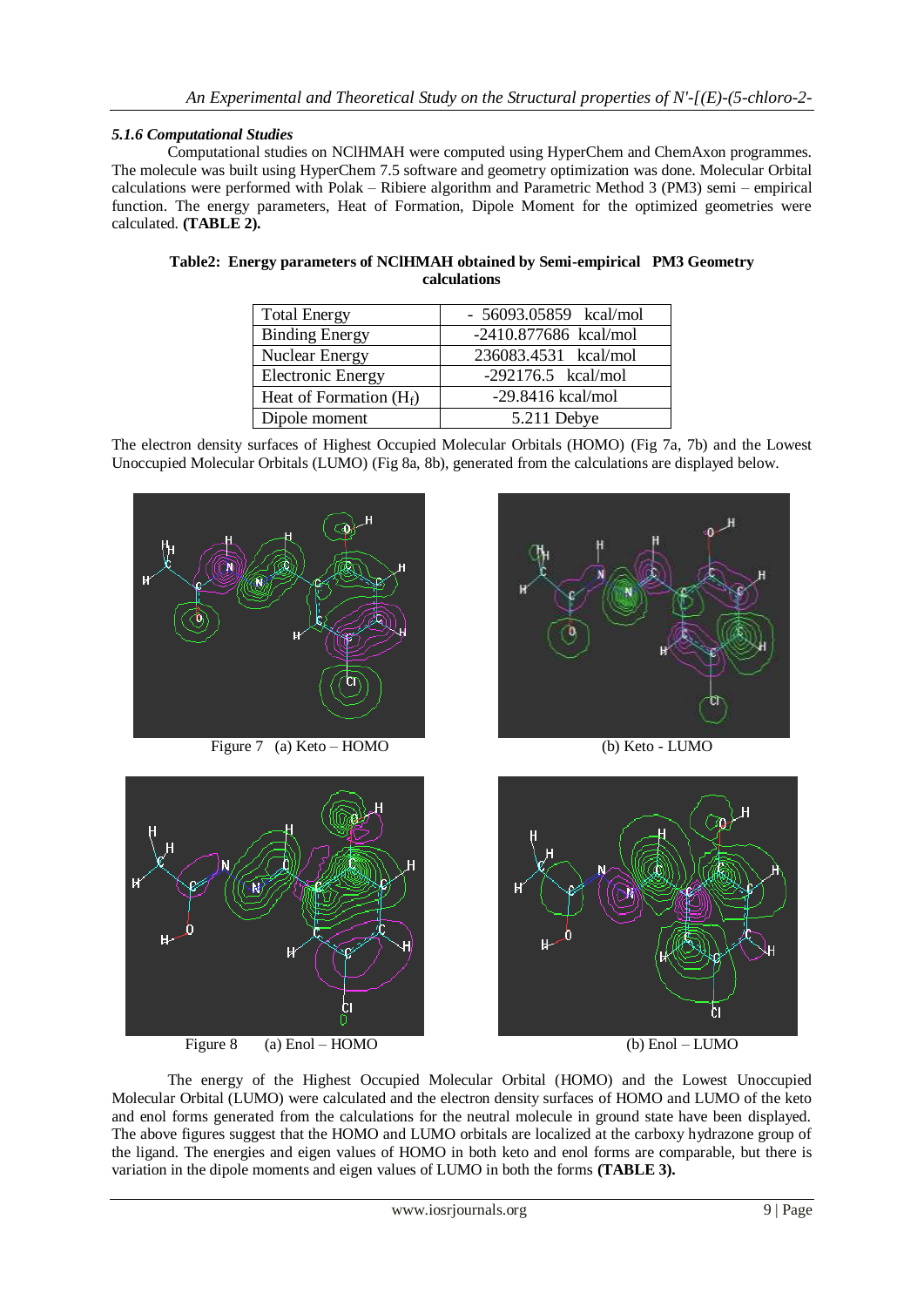| Table 3: Data of Molecular and orbital properties |               |                      |                  |             |                                |  |
|---------------------------------------------------|---------------|----------------------|------------------|-------------|--------------------------------|--|
| <b>Compound</b>                                   | <b>Energy</b> | <b>Dipole Moment</b> | <b>Heat of</b>   |             | <b>Molecular Orbitals (eV)</b> |  |
|                                                   | (kcal/mol)    | (debve)              | <b>Formation</b> | <b>HOMO</b> | <b>LUMO</b>                    |  |
|                                                   |               |                      | (kcal/mol)       | (MO:37)     | (MO: 38)                       |  |
| <b>Keto form</b>                                  | -56093.0586   | 5.2114               | $-29.84$         | $-8.682362$ | $-0.460536$                    |  |
|                                                   |               |                      |                  |             |                                |  |
| <b>Enol</b> form                                  | -56090.4566   | 1.6627               | $-27.24$         | $-8.657424$ | $-0.504767$                    |  |

 The NMR studies indicated the existence of the title compound in more than one conformational form. Studies using ChemAxon software revealed the possibility of existence of seven conformation forms in the keto form and ten in the enol form. The energy difference between the conformers of both the forms was found to be small. The energies of all the conformers are given in the **TABLE 4.** The figures of the highest (Fig 9) and lowest (Fig 10) energy conformers of both keto and enol forms are displayed.

| Table 4: Energies of various conformers of keto and enol forms of |                |  |  |
|-------------------------------------------------------------------|----------------|--|--|
|                                                                   | <b>NCIHMAH</b> |  |  |

| <b>Keto form</b>       |                           |            | <b>Enol form</b>   |
|------------------------|---------------------------|------------|--------------------|
| Conformer              | <b>Energy (kcal/mole)</b> | Conformer  | Energy (kcal/mole) |
| Conf: $1$              | 26.40                     | Conf: $1$  | 25.18              |
| Conf: $2 \overline{ }$ | 26.98                     | Conf: $2$  | 25.29              |
| Conf: $3$              | 27.10                     | Conf: $3$  | 25.55              |
| Conf: $4$              | 27.68                     | Conf: $4$  | 25.85              |
| Conf: $5$              | 27.69                     | Conf: $5$  | 25.88              |
| Conf: $6$              | 28.28                     | Conf: $6$  | 25.99              |
| Conf: $7$              | 28.32                     | Conf: $7$  | 26.15              |
|                        |                           | Conf: 8    | 26.15              |
|                        |                           | Conf: $9$  | 26.25              |
|                        |                           | Conf: $10$ | 26.43              |



Figure 9 Conformers with lowest & highest energies of the Keto form



Figure 10 Conformers with lowest & highest energies of the Keto form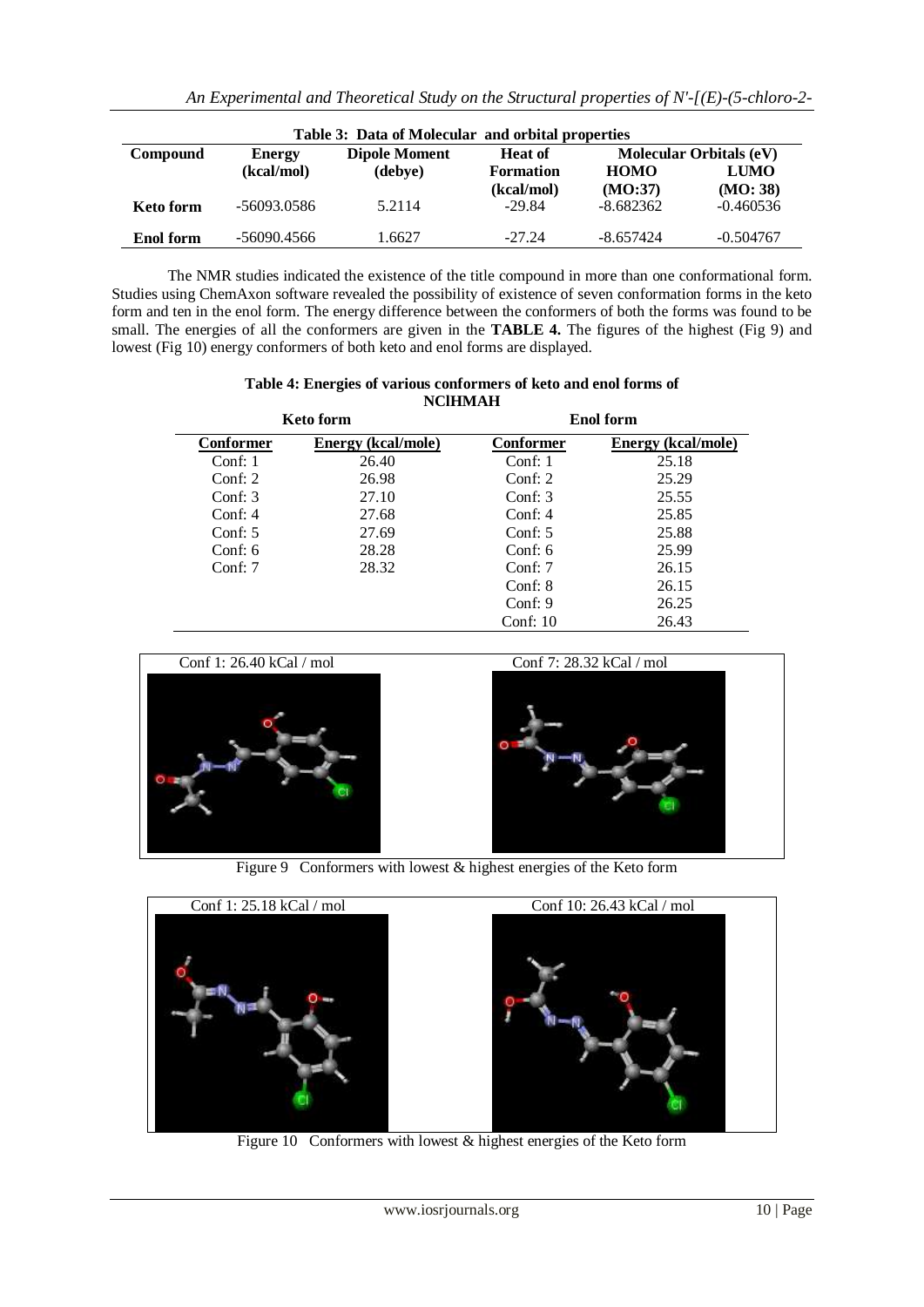#### *5.1.7 QSAR studies*

An attempt is made to study the physico-chemical properties of N'-[(E)-(5-chloro-2 hydroxyphenyl)methylidene] acetohydrazide by employing Quantitative Structure Activity Relationship (QSAR) studies. Properties like Surface Area, Volume, Polarizability, Refractivity, log P values and variuos energy parameters **(TABLE 5)** have been calculated using Parametric Method 3 (PM3).

| Surface Area            | 389.31 $\mathbf{A}^2$    |
|-------------------------|--------------------------|
| Volume                  | 624.60 $\AA^3$           |
| <b>Hydration Energy</b> | $-10.48$ kcal/mol        |
| Refractivity            | 52.86 $A^3$              |
| Polarizability          | $20.87 \,\mathrm{\AA}^3$ |
| Log P                   | 5.03                     |

**Table 5: QSAR properties of NClHMAH obtained by Semi – Empirical PM3 Geometry calculation**

### **5.2 Spectral characterization of the complex**

Copper complex of the title compound has been synthesized and was characterized by spectral techniques such as Mass, IR, Elemental analyses and Thermo gravimetric studies.

### *5.2.1 LC – MS Data*

The LC chromatogram showed a single peak at 0.552 mins (negative mode). The mass spectrum of the complex shows a dominant base peak at  $m/z$  291. This molecular mass indicates the complex with 1:1 metal – ligand ratio with a coordinated water molecule (Fig 11).

 Earlier studies with N′-[(2-hydroxyphenyl) methylidene] acetohydrazide (NHMAH) [8] reported the formation of the dinuclear copper complex  $\left[ Cu - (NMA) \right]_2$ . While in the present system, formation of mononuclear complex with coordinated water is evident. However in both the systems the metal to ligand ratio is 1:1.



Figure 11 Mass spectrum of the copper complex

#### *5.2.2 IR Data*

The IR spectrum of the complex (Fig 12) was recorded and compared with the ligand spectrum to study the changes in ligand upon complexation. Due to the binding of the ligand with the metal ion,  $v_{\text{OM}} v_{\text{NH}}$  and  $v_{\text{CO}}$ peaks seen in the IR spectrum of the ligand disappear in the spectrum of metal complex. Thus, the coordination of specific donor sites with metal ion through deprotonation can be identified.

The IR spectrum of the ligand showed the presence of peaks  $v_{O-H}$  (3836 cm<sup>-1</sup>),  $v_{C-N}$  (1627 cm<sup>-1</sup>) and  $v_{\text{COMH}}$  (1664 cm<sup>-1</sup>). The appearance of a trough in the range of 3100 – 3500 cm<sup>-1</sup> indicates the presence of coordinated water molecule. Disappearance of strong peak at 1664 cm<sup>-1</sup>, indicated the involvement of oxygen of carbonyl group in the complex formation.

In the IR spectrum of the free ligand, a peak appears at  $1627 \text{ cm}^{-1}$  corresponding to  $v_{C=N}$  of azomethine group. A slight shift in the peak towards lower wave number side,  $1624 \text{ cm}^{-1}$  was observed. This indicates the coordination of azomethine nitrogen with the metal ion. Appearance of peak at 1529 cm<sup>-1</sup> indicates formation of diimine (-C=N-N=C-) group [9]. Medium intensity peaks at 1406 and  $1369 \text{ cm}^{-1}$ , characteristic to methyl group were observed. Weak absorptions in the range of  $3100 - 2800$  cm<sup>-1</sup> correspond to aliphatic and aromatic stretching frequencies.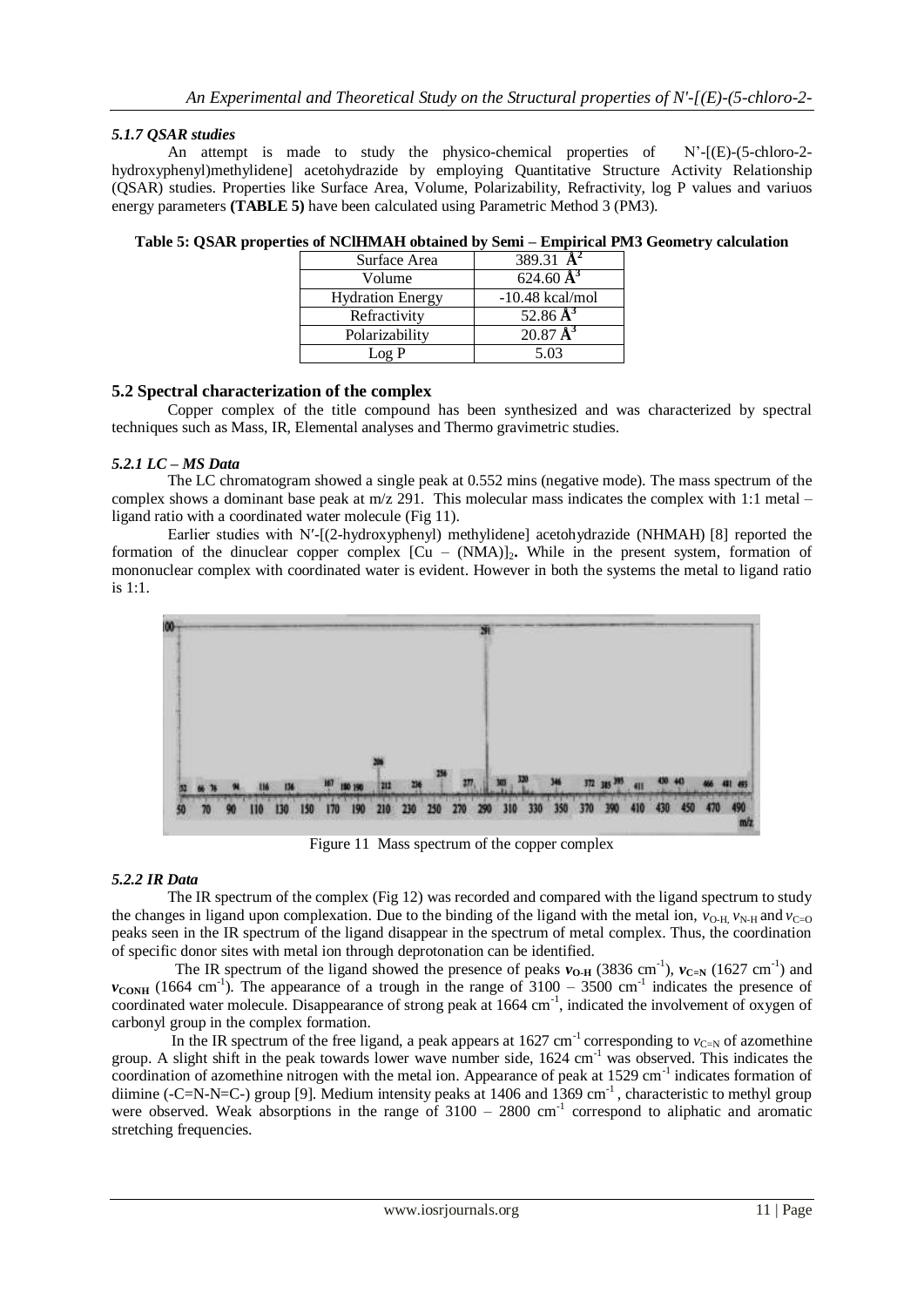

Figure 12 IR spectrum of the copper complex

#### *5.2.3 Thermo - analytical Methods*

Thermoanalytical studies (TGA & DSC) were carried out on the copper (II) complex to study the weight changes associated with thermally induced transitions.

 The TGA curve of the complex showed the decomposition of the metal chelate in the temperature range of  $0 - 1200^{\circ}$ C. The weight loss observed in the range of  $200 - 300^{\circ}$  C might be probably due to the loss of coordinated water molecule. The weight loss in the range of  $340 - 1200$  °C might be due to the gradual decomposition of the metal complex. The loss or gain of the energy involved during the physical transformation of the sample is measured by DSC and this is indicated by appearance of endothermic (absorption of energy) and exothermic peaks.

### **5.3 Biological Studies**

The title compound and its metal complex were tested for anti-bacterial activity [10-15] against a set of bacterial stains, namely, Escheriachia Coli and Staphylococcus aureus.

 Agar diffusion method is employed to test the sensitivity of the test bacterial cultures to the compound in terms of inhibition of their growth. Such a compound thus is called "Anti-bacterial Agent". The extent of inhibition of the bacterial growth is determined in the form of diameter of the inhibition zone.

 Agar diffusion method is carried out by inoculating overnight broth of test culture on a basal medium. Spread plate method is used to get carpeted growth which gets inhibited if it is susceptible to the test compound. The solution of the antimicrobial compound is loaded in the wells or on the filter paper disc. The antibacterial substance diffuses in the agar and thus inhibits the growth of actively growing bacterial cells.

 The solutions were prepared using Dimethyl Sulphoxide (DMSO). The reason for choosing DMSO for anti-bacterial studies was that, it has no effect on the above mentioned bacterial stains.

### Protocol: Test cultures

Escheriachia Coli – Gram Negative

Staphylococcus aureus – Gram Positive

Pure cultures are obtained from National Collection of Industrial microorganisms NCIM, NCL, CSIR lab, Pune. Maintenance of the cultures: The bacteria are maintained on Nutrient Agar (Himedia, India) slopes at 4°C and subcultured as per the requirement.

Determination of the Anti-bacterial Activity:

- 1. Invitro antibacterial activity of the test compounds is carried out by Agar Diffusion Method using Mueller Hinton medium. The compounds used were of 100  $\mu$ g/ $\mu$ L concentration.
- 2. The overnight broth of the inoculation is seeded on the agar plate  $(1.5 \times 10^8 \text{ CFU/mL})$ .
- 3. Wells are prepared in seeded agar plates with 8.5 mm diameter and test samples are introduced in each well.
- Solvent used for preparing samples is DMSO.
- 5. Solvent control was run for every assay.
- 6. All the plates are incubated at 37°C for 24 hrs.
- 7. The antibacterial spectrum of the test sample is determined in terms of "zone sizes" around each well i.e; diameter of the inhibition zones.
- 8. Each result is a mean of two replicates.